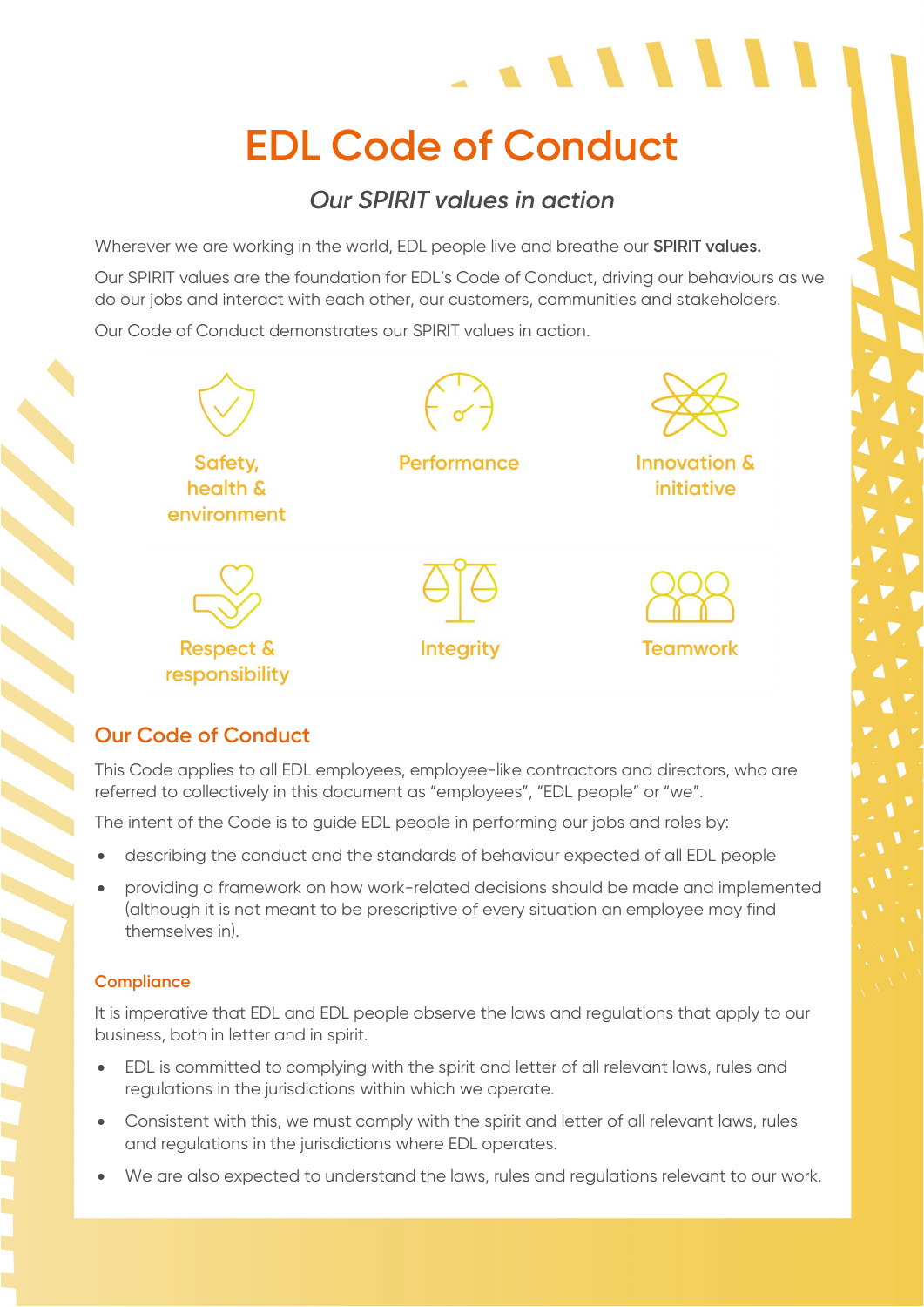#### **Conflicts**

EDL people must avoid conflicts of interest, and should report any potential conflicts to EDL. EDL expects that employees do not:

 $\cdot$   $\cdot$   $\cdot$   $\cdot$   $\cdot$   $\cdot$ 

- exploit our position with EDL for personal gain
- have a significant ownership interest in any enterprise that may compromise loyalty to EDL
- act in ways that may disparage EDL.

We have a duty to bring to the attention of EDL, any business opportunities identified through the use of EDL's assets, property, information or position.

#### **Fair dealing**

EDL is committed to the highest standards of ethical business conduct. All dealings with EDL's customers, suppliers, competitors, employees and other stakeholders are to be conducted on fair and reasonable terms.

EDL expects employees to deal ethically and professionally with external individuals and organisations, and to ensure other employees do likewise.

#### **EDL's assets or property**

EDL people must use EDL assets or property properly in the interests of EDL, and protect and safeguard these assets or property from loss and misuse.

We must immediately report suspected incidents of fraud or theft for investigation. These requirements continue after an employee leaves EDL.

#### **Confidential information**

EDL people are to maintain the confidentiality of all confidential, trade secret, and proprietary information relating to EDL or EDL's customers or suppliers, except when disclosure is authorised or required by law or regulation.

These requirements also continue after an employee leaves EDL.

#### **Employment practices**

EDL strives to make our company a great place to work, and is committed to ensuring:

- all employment practices are fair and non-discriminatory
- a safe system of work is maintained
- occupational health and safety obligations and good practices are met, including continually striving for ZERO Harm
- environmental obligations and good practices are recognised and respected
- the privacy rights of all individuals associated with EDL are respected
- harassment and bullying are not tolerated at work.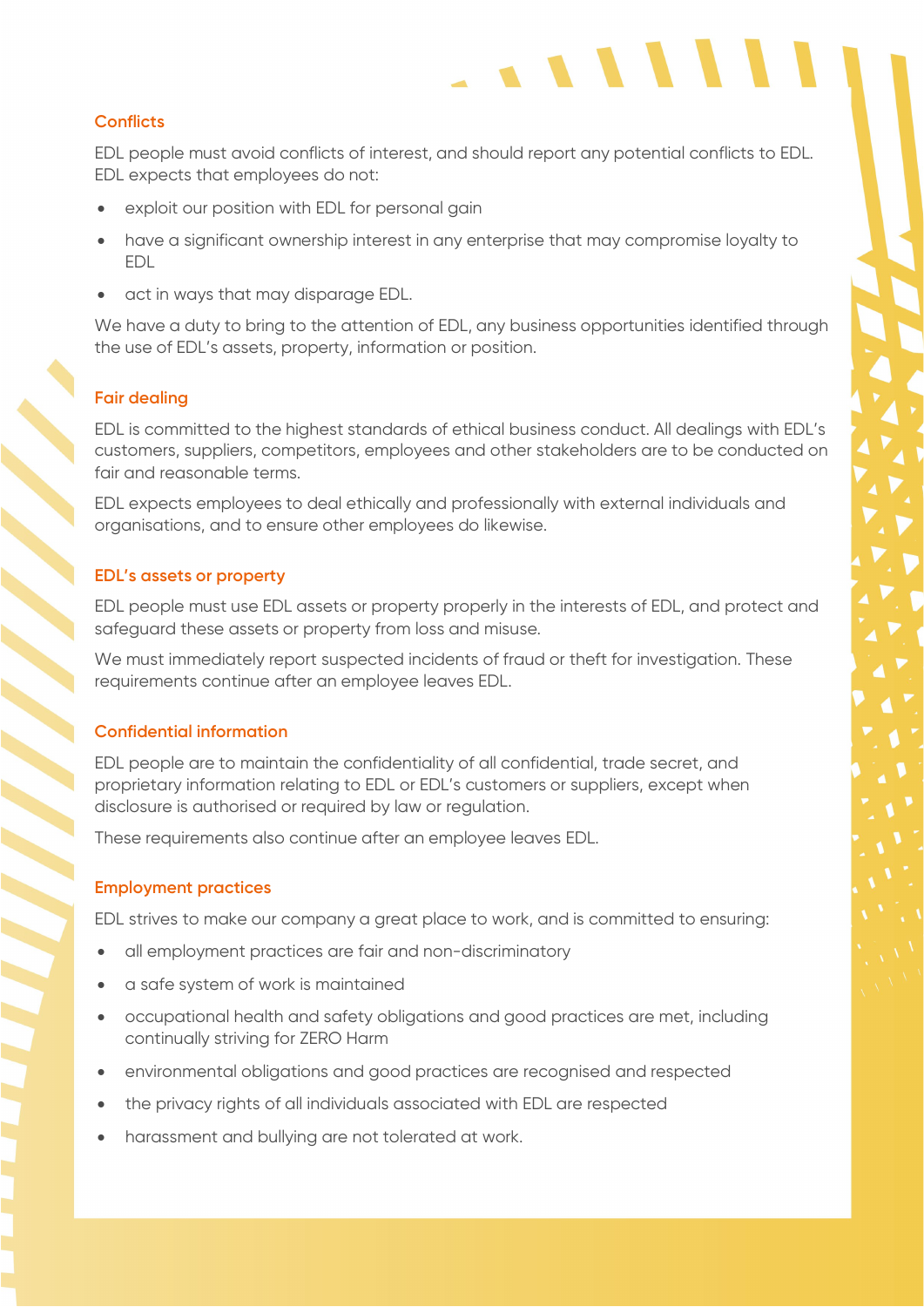#### **Gifts, benefits and entertainment**

EDL people may, from time to time, entertain or be entertained, and may give or receive benefits or gifts in the course of our duties.

All business benefits, gifts and entertainment received or provided (collectively "gifts") are to be reasonable and properly authorised under the following guidelines:

 $\cdot$   $\cdot$   $\cdot$   $\cdot$   $\cdot$ 

- Gifts may only be accepted that are not in cash or equivalent, where they are of small value, and where they are reasonably appropriate to the business relationship.
- Gifts should never be offered or accepted in circumstances where the outcome of a transaction may be influenced by the gift, or give rise to the perception that the transaction may be influenced by the gift\*.
- Employees involved in a tendering process or similar are to refrain from offering gifts or taking any other actions that may give rise to an expectation of some favoured treatment from or by any tendering or other third party\*.
- Under no circumstances should we accept or offer cash, money or similar.<sup>\*</sup>

\*See the next section: *Bribery and Corruption* 

#### **Bribery and corruption**

EDL prohibits employees from giving or receiving any bribe, commission or similar inducement to a third party, including a government or public official.

It is likely that such action is unlawful, and if so, exposes the employee, and potentially EDL, to criminal prosecution. In each jurisdiction where EDL operates, there are laws that prohibit payments to public officials and such behaviour may be regarded as corrupt practice.

Any request for a gratuity or monetary or non-monetary payment to secure or expedite performance of an action, must be immediately reported to the EDL Company Secretary or legal counsel.

#### **Fraud**

EDL has zero tolerance for fraud. Acts of fraud are not only unlawful, but expose the employee, and EDL, to potential criminal prosecution.

Fraud is when a person or group dishonestly obtains or seeks to obtain a benefit, or causes a loss, by deception, unauthorised business dealing or other means.

For example, stealing from EDL, whether using a company credit card for personal expenses, or siphoning money from EDL's bank account, is fraud. Hiding unauthorised business dealings with accounting tricks is also fraud.

#### **Reporting**

Any circumstance that an employee believes, in good faith, to be a breach of a law or this Code, is to be brought to the attention of the employee's supervisor, who is in turn responsible for contacting senior management or the Company Secretary for guidance.

Any person reporting such breaches will be protected from retribution (where not implicated in such breaches).